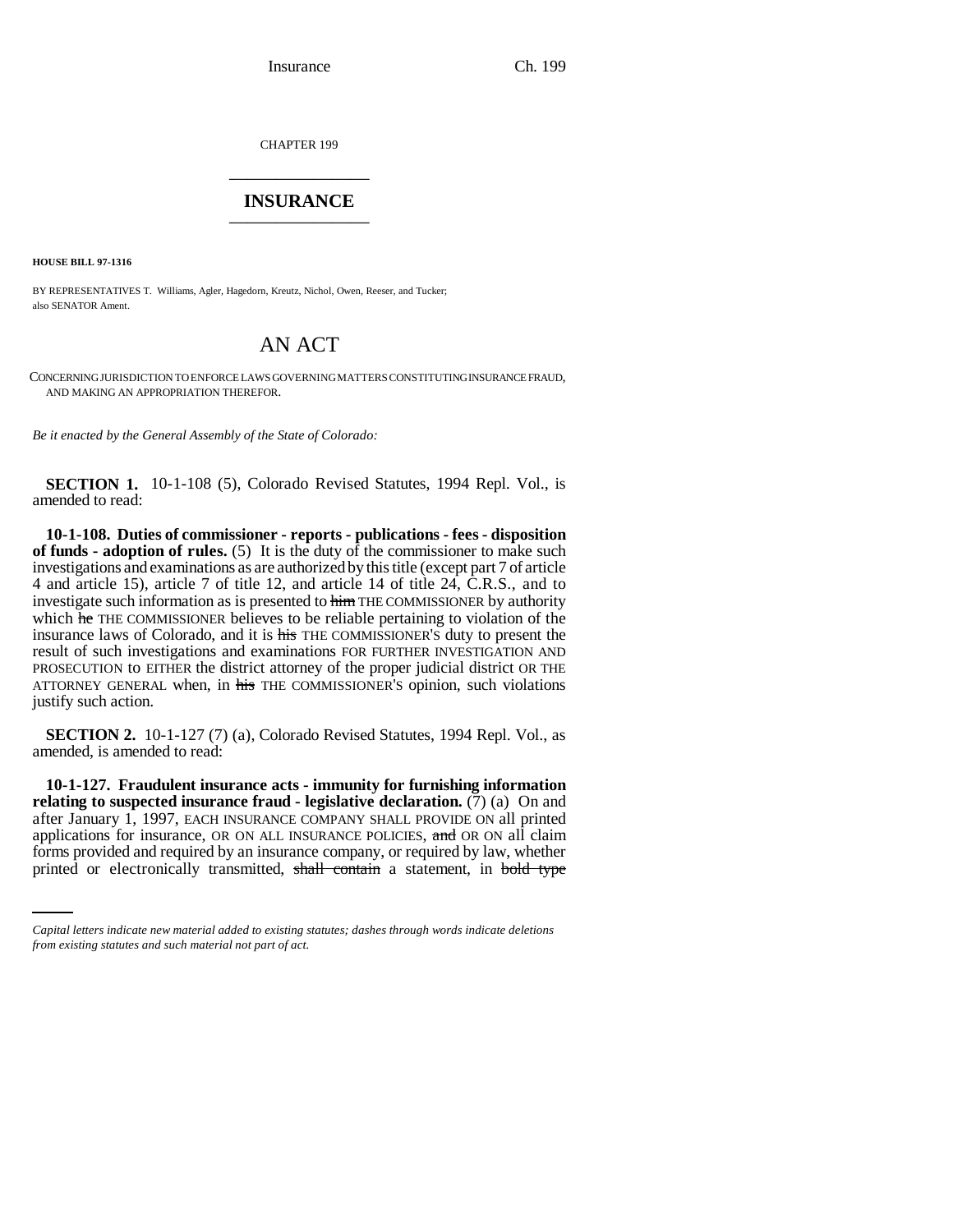CONSPICUOUS NATURE, permanently affixed to the application, INSURANCE POLICY, or claim form substantially the same as the following:

**"It is unlawful to knowingly provide false, incomplete, or misleading facts or information to an insurance company for the purpose of defrauding or attempting to defraud the company. Penalties may include imprisonment, fines, denial of insurance, and civil damages. Any insurance company or agent of an insurance company who knowingly provides false, incomplete, or misleading facts or information to a policyholder or claimant for the purpose of defrauding or attempting to defraud the policyholder or claimant with regard to a settlement or award payable from insurance proceeds shall be reported to the Colorado division of insurance within the department of regulatory agencies.".**

**SECTION 3.** 10-1-204 (4) and (5), Colorado Revised Statutes, 1994 Repl. Vol., are amended to read:

**10-1-204. Conduct of examinations.** (4) Any person who knowingly or willfully testifies falsely in reference to any matter material to an investigation, examination, or inquiry is guilty of a misdemeanor and, upon conviction thereof, shall be punished by a fine of not more than five hundred THOUSAND dollars, or by imprisonment in the county jail for not more than three months, or by both such fine and imprisonment.

(5) Any person who knowingly or willfully makes any false certificate, entry, or memorandum upon any of the books or papers of a company or upon any statement filed or offered to be filed in the division or used in the course of any examination, inquiry, or investigation, with the intent to deceive the commissioner or any person appointed by the commissioner to make such examination, inquiry, or investigation, is guilty of a misdemeanor and, upon conviction thereof, shall be punished by a fine of not more than one FIVE thousand dollars, or by imprisonment in the county jail for not less than two months nor more than twelve months, or by both such fine and imprisonment.

**SECTION 4.** Part 1 of article 1 of title 10, Colorado Revised Statutes, 1994 Repl. Vol., as amended, is amended BY THE ADDITION OF A NEW SECTION to read:

**10-1-127.5. Fraudulent insurance acts - enforcement.** THE ATTORNEY GENERAL SHALL HAVE CONCURRENT JURISDICTION WITH THE DISTRICT ATTORNEYS OF THIS STATE TO INVESTIGATE AND PROSECUTE ALLEGATIONS OF CRIMINAL CONDUCT RELATED TO INSURANCE FRAUD PURSUANT TO THIS TITLE AND TITLES 8 AND 18,C.R.S. THE COST TO THE ATTORNEY GENERAL OF SUCH INVESTIGATIONS AND PROSECUTIONS SHALL BE PAID FROM FEES COLLECTED FROM ENTITIES REGULATED BY THE DIVISION PURSUANT TO 10-3-207 (1) (e).

**SECTION 5.** 10-3-207 (1), Colorado Revised Statutes, 1994 Repl. Vol., as amended, is amended BY THE ADDITION OF A NEW PARAGRAPH to read:

**10-3-207. Fees paid by insurance companies.** (1) There shall be paid to the division of insurance by every entity regulated by the division of insurance in this state the following: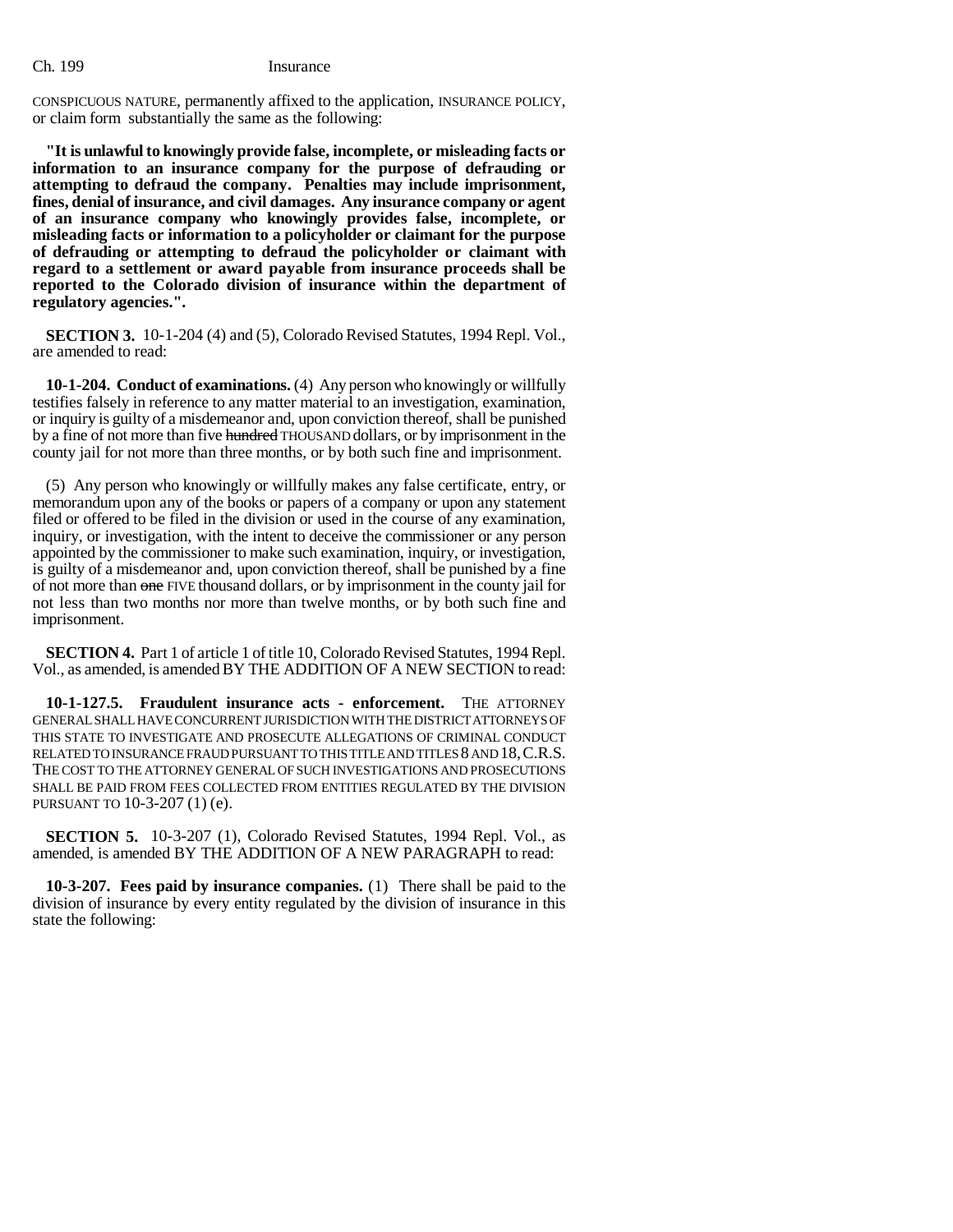### Insurance Ch. 199

(e) FOR THE PURPOSE OF PROVIDING ADEQUATE FUNDS TO THE COLORADO DEPARTMENT OF LAW FOR THE INVESTIGATION AND PROSECUTION OF ALLEGATIONS OF INSURANCE FRAUD, IN ADDITION TO ANY OTHER FEE COLLECTED PURSUANT TO THIS SUBSECTION (1), EACH ENTITY REGULATED BY THE DIVISION SHALL PAY A NONREFUNDABLE ANNUAL FEE OF ONE HUNDRED TWENTY DOLLARS, PAYABLE ON OR BEFORE MARCH 1 OF EACH YEAR.

**SECTION 6.** 10-3-1104, Colorado Revised Statutes, 1994 Repl. Vol., as amended, is amended BY THE ADDITION OF A NEW SUBSECTION to read:

**10-3-1104. Unfair methods of competition and unfair or deceptive acts or practices.** (4) THE FOLLOWING IS DEFINED AS AN UNFAIR PRACTICE IN THE BUSINESS OF INSURANCE: FOR AN INSURER TO DENY, REFUSE TO ISSUE, REFUSE TO RENEW, REFUSE TO REISSUE, CANCEL, OR OTHERWISE TERMINATE A MOTOR VEHICLE INSURANCE POLICY, TO RESTRICT MOTOR VEHICLE INSURANCE COVERAGE ON ANY PERSON, OR TO ADD ANY SURCHARGE OR RATING FACTOR TO A PREMIUM OF A MOTOR VEHICLE INSURANCE POLICY SOLELY BECAUSE OF:

(a) A CONVICTION UNDER SECTION 12-46-112 (1) (c), C.R.S., SECTION 12-47-128 (1) (b), C.R.S., OR SECTION 18-13-122(2),C.R.S., OR ANY COUNTERPART MUNICIPAL CHARTER OR ORDINANCE OFFENSE OR BECAUSE OF ANY DRIVER'S LICENSE REVOCATION RESULTING FROM SUCH CONVICTION. THIS PARAGRAPH (a) INCLUDES, BUT IS NOT LIMITED TO, A DRIVER'S LICENSE REVOCATION IMPOSED UNDER SECTION 42-2-125 (1) (m), C.R.S.

(b) THE LICENSEE'S INABILITY TO OPERATE A MOTOR VEHICLE DUE TO PHYSICAL INCOMPETENCE IF THE LICENSEE OBTAINS AN AFFIDAVIT FROM A REHABILITATION PROVIDER OR LICENSED PHYSICIAN ACCEPTABLE TO THE MOTOR VEHICLE DIVISION OF THE DEPARTMENT.

**SECTION 7. Appropriation.** (1) In addition to any other appropriation, there is hereby appropriated, out of any moneys in the division of insurance cash fund not otherwise appropriated, to the department of regulatory agencies, division of insurance, for the fiscal year beginning July 1, 1997, the sum of one hundred seventyfour thousand eight hundred forty-six dollars (\$174,846), or so much thereof as may be necessary, for the implementation of this act.

(2) In addition to any other appropriation, there is hereby appropriated to the department of law, for the fiscal year beginning July 1, 1997, the sum of one hundred seventy-four thousand eight hundred forty-six dollars (\$174,846) and 2.5 FTE, or so much thereof as may be necessary, for the provision of legal services to the department of regulatory agencies related to the implementation of this act. Said sum shall be from cash funds exempt received from the department of regulatory agencies out of the appropriation made in subsection (1) of this section.